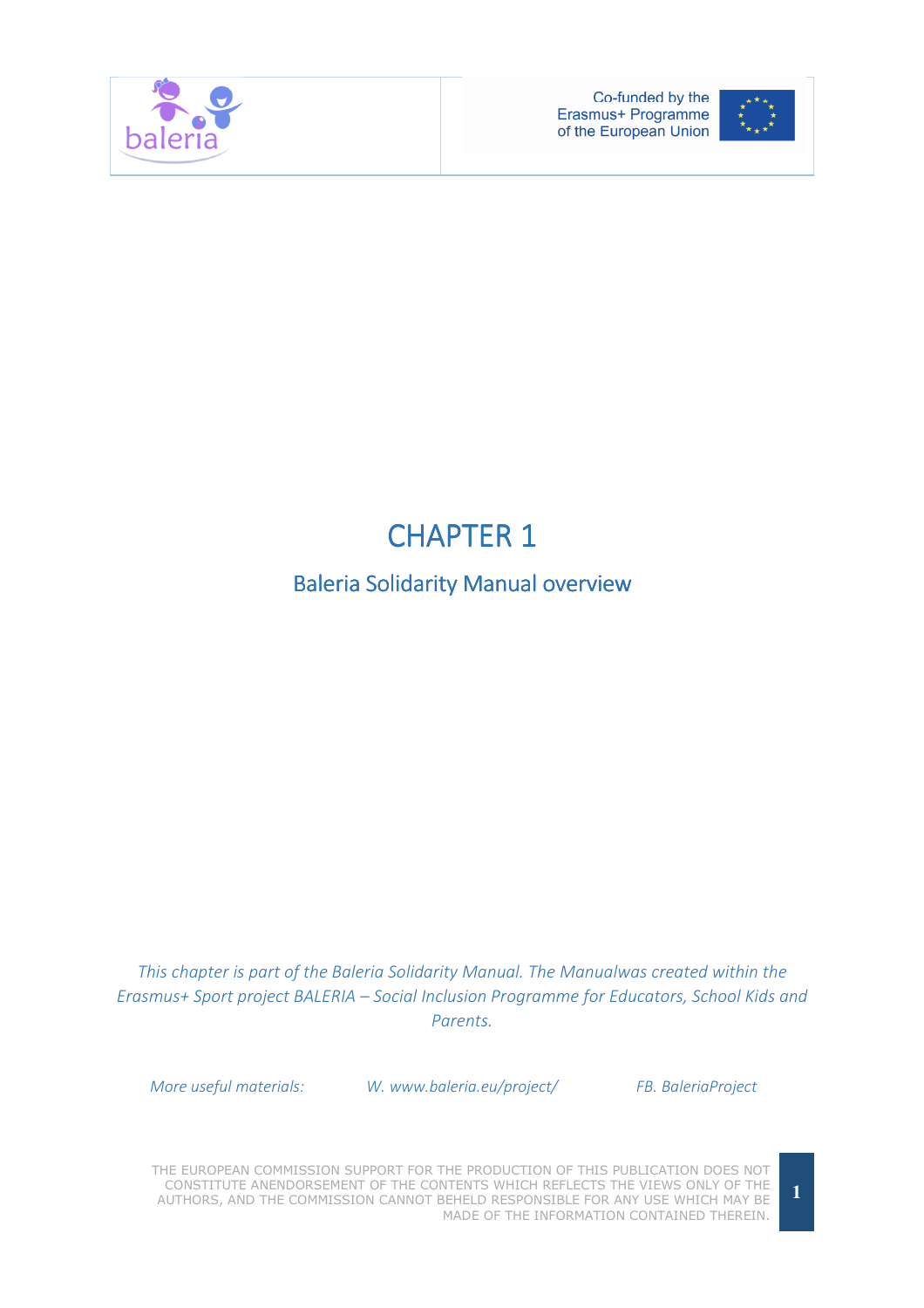



The principle of solidarity is used to help us understand how to relate to each other in community. It reminds us that we are part of our local and national community and at the same time challenges us to look at the full range of our relationships with others. Solidarity requires from us to look out to an extended community and to act with concern for the well-being of those whom we share this Earth.

Solidarity is the process of building a movement that embodies mutual care and concern for equality and justice. Solidarity works best when there is respect for each other's differing needs and life circumstances.

Common life initially rests on the predisposed need of human beings to live together, forming a community. Solidarity gives reasons to improve social moral rules in order to bring them more in line with our group's ideals and shared values. It means to be polite, fair and helpful, supporting each other with reciprocity, fellowship and equality. The desire to help somebody should be mutual and equal, between groups and persons sharing common ideas, goals, aims and opinions.

Solidarity is an important principle which is supposed to form our social life. We have to focus on the values bringing to action. We believe in basic human rights and the need to live with respect and dignity. With the belief that we must protect our planet, air, water, soil and food we embrace Solidarity as the way in which diversity becomes our strength, trying to make the "give" and "take" mutual and equal.

Cultural differences might hamper mutual comprehension, but communication can always be possible when people wish to understand each other. The will to communicate, in spite of the differences, is a way to implement solidarity. We just have to look for what brings us together.

We aim at getting involved with neighbourhoods and community organizations for causes and activities presenting examples that call for us to bring our children along. Libraries, gyms, and other groups hold events and need community members' participation. Events as simple as story time or arts and crafts classes can instil a sense of belonging in children.

We find schools a most promising institutions for initiating projects and programmes for the benefit of our children and the future of our society as a whole.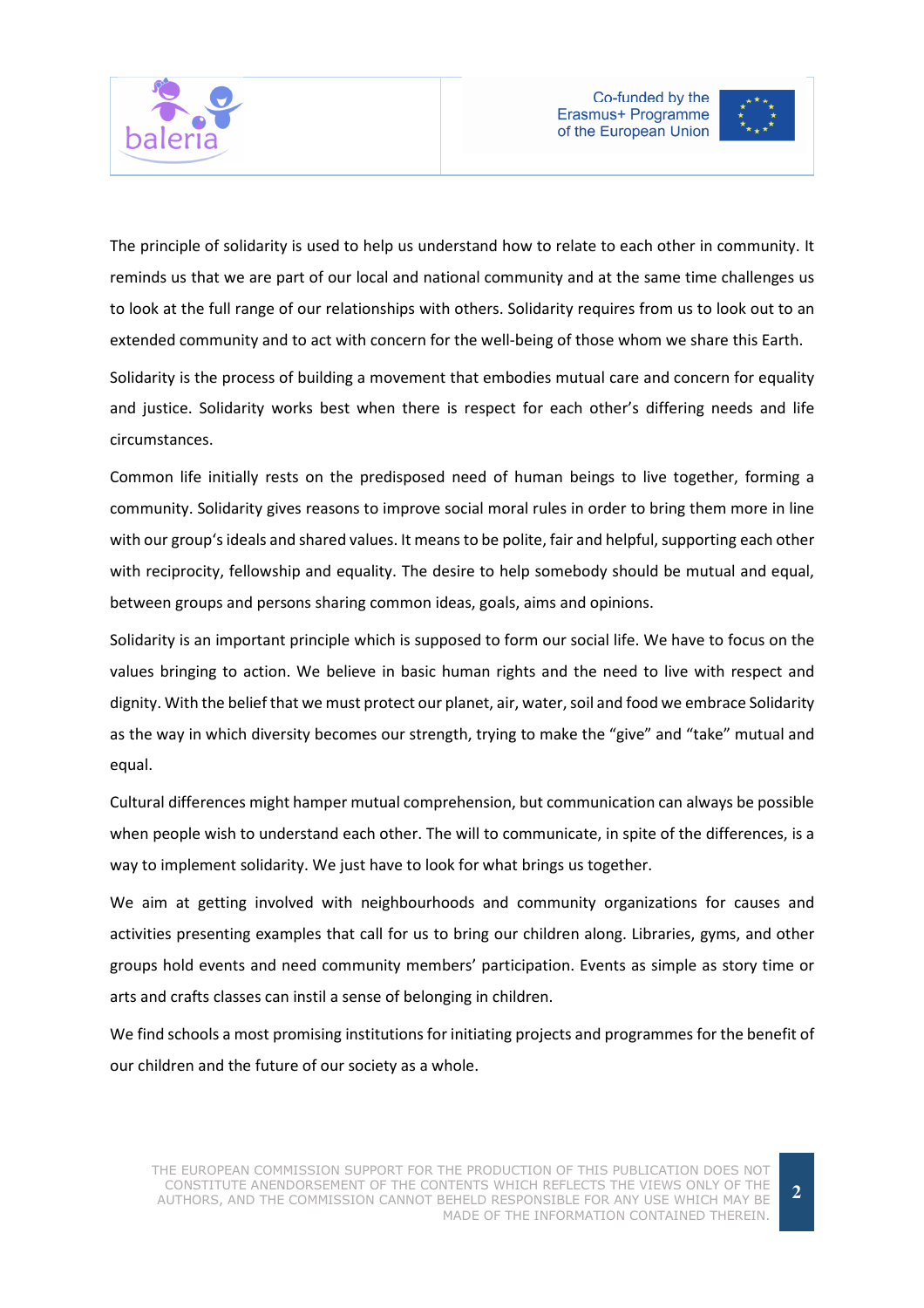



Solidarity oriented programmes have been designed to cover several objectives, to improve functioning and organizational ability, to create and develop efficient structures, to organize training courses at various levels and to be responsible for defining the main actions, managing activities, and monitoring their implementation.

The BALERIA project principles are built on solidarity moral and ethical values that help us identify the needs and stimulates implementation of the Baleria Solidarity support.

## General Framework

The purpose of this Manual is to assist solidarity and to act as an explanatory guide in the performance of its role and responsibilities. Baleria Solidarity support will encourage, promote and award acts of solidarity.

Thus, the BALERIA Solidarity Manual encompass ideas and practical examples based on the: Solidarity objectives and policies. In this Manual you can find:

- Solidarity code of conduct and Code of Ethical Conduct Policy;
- Relationship Policies and Communication activities (relationships with Civic
- Authorities and Legal Bodies);
- Model of Recycling activities, recycling and Events of collection.
- Solidarity in Practice (Non-profit organizations (NGOs)
- FUNDRAISING, Humanitarian aid; Reception of refugees; Volunteering
- Good Practices with Solidarity Activities. (Inclusive solidarity)
- Promoting Solidarity through sportive activities and creative Workshops; public gaming and presentation activities
- Partners input, providing various solidarity support solutions (Within each Organization and Nationwide in each partner country).
- through Collecting and Recycling activities such as:
- Seminars and informative meetings for explaining what are the acceptable recyclables, and how they should be prepared for intelligent recycling.
- paper recycling by contract with firms and Companies